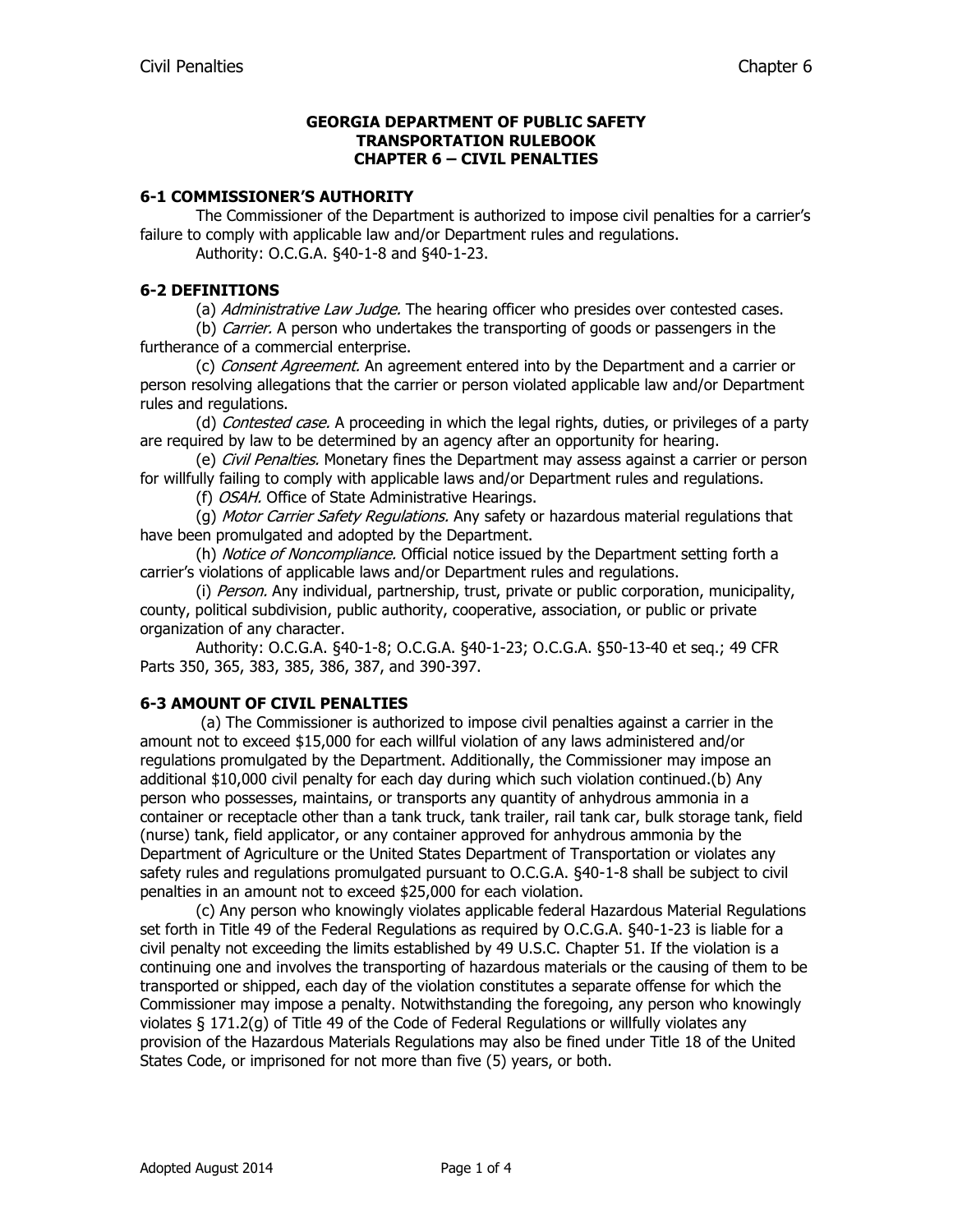(d) The department may shall utilize the *Uniform Fine Assessment* program of the Federal Motor Carrier Safety Administration in determining civil penalty amounts (within statutorily imposed limits).

Authority: O.C.G.A. §16-11-111; O.C.G.A. §40-1-8; O.C.G.A §40-1-23; O.C.G.A. §46-2-91; 49 CFR 100-185; 18 USC §3571.

# **6-4 NOTICE OF NONCOMPLIANCE**

(a) The Department shall issue, by U.S. Mail or personal service, a Notice of Noncompliance to a person or carrier upon determination that the carrier or person has willfully:

(1) Violated any laws administered by the Commissioner;

(2) Violated any regulations administered by the Commissioner; or

(3) Failed, neglected or refused to comply with any order after receiving notice thereof.

(b) The Notice of Noncompliance shall include:

(1) Time, place, and nature of the hearing;

(2) Concise statement of violations and applicable statutes and regulations;

(3) Statement of the legal authority and jurisdiction under which the Notice of

Compliance has been issued;

(4) Case name and number;

(5) Notice of amount claimed and notice of the maximum amount authorized pursuant to applicable statutory provisions;

(6) Statement as to the right of the carrier or person to subpoena witnesses and evidence through the agency;

(7) Statement regarding the carrier's or person's right to pay the penalties assessed or, within thirty (30) days of receipt of the Notice of Noncompliance, request a hearing to contest the imposition of the penalties. Such notice shall be deemed received three (3) days after mailing.

(c) In the event that the carrier or person fails to request a hearing within thirty (30) days' receipt of the Notice of Noncompliance:

(1) Any rights to an appeal and hearing shall be considered to have been waived; and

(2) The assessed penalties shall become effective upon the expiration of the thirty (30) day notice period.

Authority: O.C.G.A. §50-13-13.

### **6-5 Contested Cases**

(a) A carrier or person may contest a Department order imposing civil penalties by submitting to the Department a written request for hearing within thirty (30) days of receipt of the Notice of Noncompliance, which should contain the following information:

(1) A case name and number;

(2) The complete name and address of the party filing the request;

(3) The name and address of counsel, if represented. All requests for a hearing must be signed by the party requesting the hearing or by party's counsel, if represented by counsel.

(b) The Department will grant hearings as a matter of right only upon timely receipt of a request as described in (a) above, but may, in its discretion, allow extensions of time and amendments of requests for good cause shown by a carrier.

(c) Upon receipt of a timely, properly filed request for a hearing, the Department will forward the request and all pertinent documents to the Georgia Office of State Administrative Hearings.

(d) The appeals and hearing procedure shall be in accordance with Chapter 13 of Title 50, the "Georgia Administrative Procedures Act".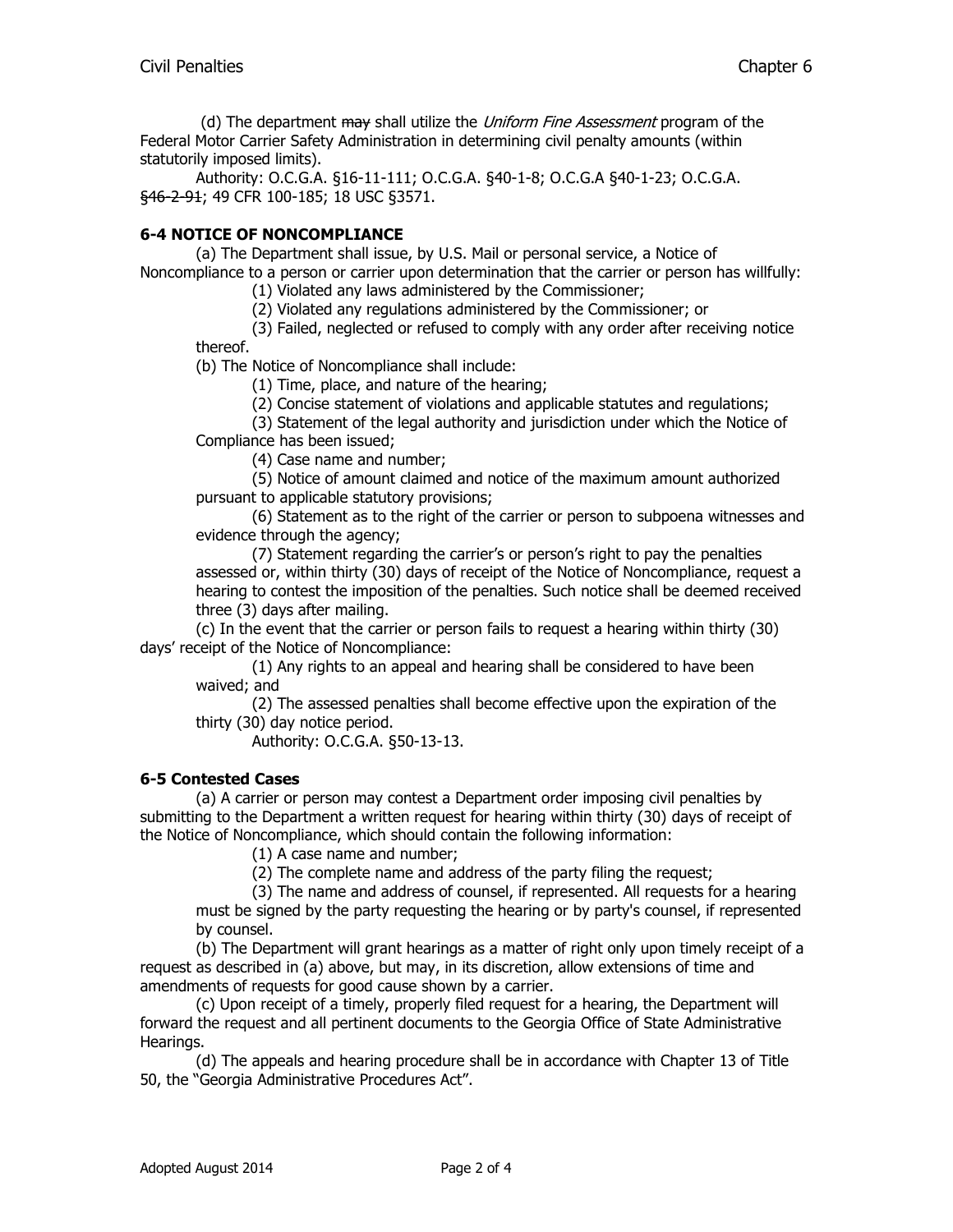(1) The decision of the Administrative Law Judge in the contested case shall be an initial decision. The Department may review the initial decision and take, within thirty (30) days of the decision, the following actions:

(i) Affirm the initial decision of the Administrative Law Judge and adopt the findings and/or conclusions as is deemed appropriate;

(ii) Adopt a new decision based on the record;

(iii) Remand the case to the Administrative Law Judge for such further proceedings as the agency may order;

(iv) Reverse the Administrative Law Judge's decision and enter such order in the case as is deemed appropriate.

(2) If the Department fails to take any of the actions set forth hereinabove within thirty (30) days of the date that the decision was rendered by the Administrative Law Judge, the initial decision shall be adopted as the final agency decision.

(3) If the carrier or person is aggrieved by the final decision, it may file a petition within thirty (30) days after the service of the final decision to the Superior Court of Fulton County. Copies of the petition shall be served upon the Department by personal service to the Legal Services Section of the Department of Public Safety, 959 E. Confederate Ave, SE, Atlanta, Georgia 30316 or by mail to the Department of Public Safety, Legal Services Section, P.O. Box 1456, Atlanta, Georgia 30371. Service on any other person, agency, or entity shall not constitute service on or notice to the Department of the action for the purpose of appeals of contested cases under the Administrative Procedures Act. The carrier/person or counsel shall also furnish a copy of the appeal by mail to the Office of State Administrative Hearings, 230 Peachtree Street, NW, Suite 850, Atlanta, Georgia 30303 and to the Department of Law, 40 Capitol Square, SW, Atlanta, Georgia 30334-1300.

Authority: O.C.G.A. §50-13-17; O.C.G.A. §50-13-19.

### **6-6 FAILURE TO PAY ASSESSED PENALTIES**

(a) If the carrier or person fails to remit to the Department the assessed penalties set forth in the Notice of Noncompliance upon the expiration of the thirty (30) day notice period or fails to do so after the final decision imposing the penalties is rendered, the Department may, pursuant to O.C.G.A. §40-1-8(d), refer the case to the Attorney General's Office to initiate an action for the recovery of the penalties in the Superior Court of the county where the principal place of business of the penalized company is located or in the superior court of the county where the action giving rise to the penalty occurred.

(b) A carrier, CMV owner or operator that fails to pay a civil penalty in full within ninety (90) days after the date of the Notice of Noncompliance or within thirty (30) days of the final decision provided for in Rule 6-5 is prohibited from operating in intrastate commerce starting on the 91 $^{\text{st}}$  or 31 $^{\text{st}}$  day, respectively. The prohibition continues until the department has received full payment of the penalty.

Authority: O.C.G.A. §50-13-13; O.C.G.A. §50-13-17; O.C.G.A. §50-13-19; O.C.G.A. §50-13-41; O.C.G.A. §40-1-8; DPS Rule 1-386 et seq.